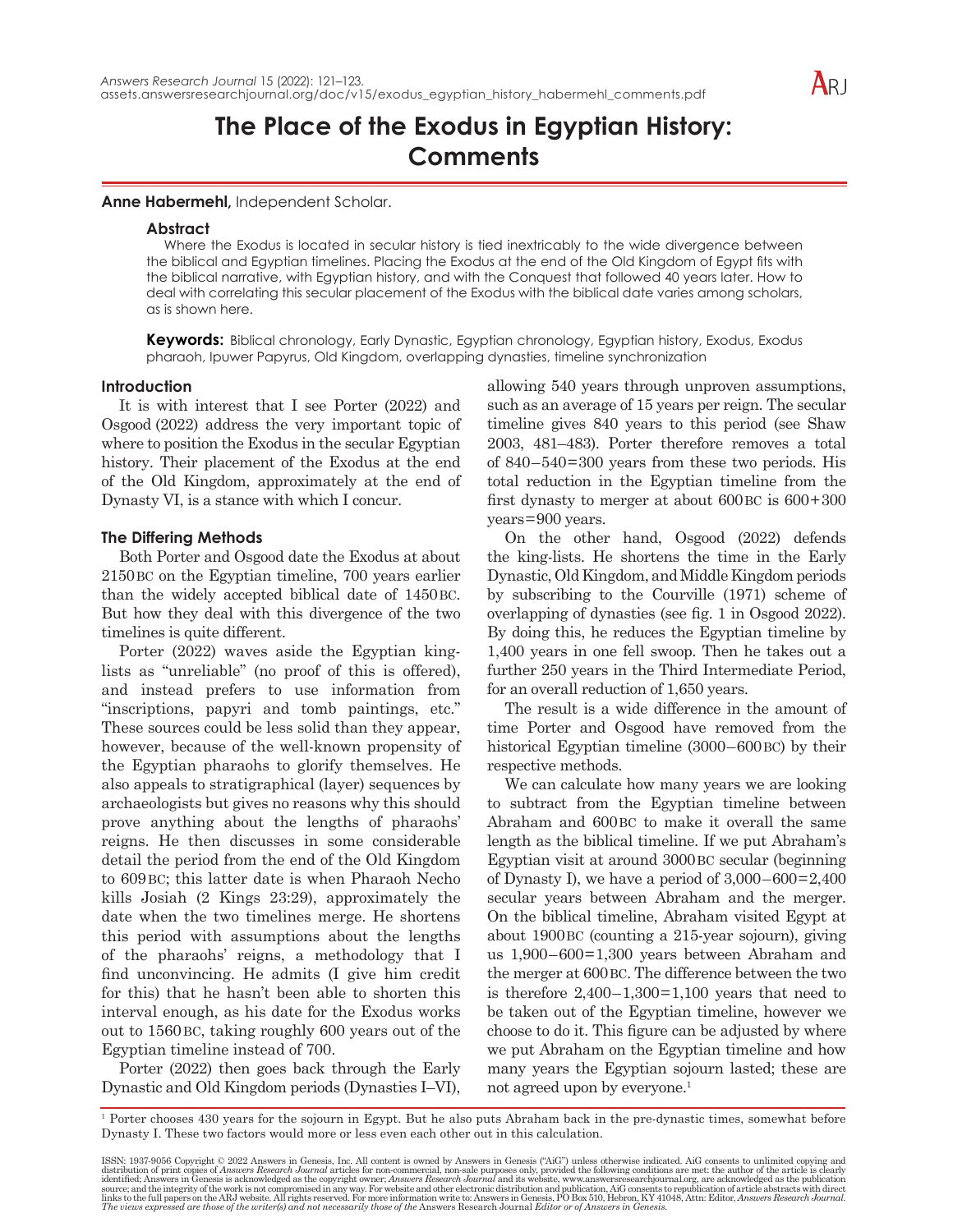# **Concurrent (Overlapping) Dynasties: Valid or Not?**

Courville's assumptions leading to his drastic rearrangement of dynasties include believing that famines under different pharaohs must have occurred at the same time; to support this, he cites Brugsch-Bey (Brugsch-Bey 1881, 305) as saying that famines were rare in Egypt in those days (Courville 1971, vol.1, 133). He is on shaky ground in assuming this, as the definition of "rare" is rather vague, and these ancient famines might actually not have happened at the same time in Egyptian history as supposed.

Courville's overlapping of the second dynasty with the third one is an example where we may doubt his famine theory. There is solid reason to believe that the Third Dynasty consecutively followed the second one, because the tomb of the last pharaoh of the Second Dynasty, Khasekhemwy, was sealed by Djoser, the first pharaoh of the Third Dynasty (Barta 2020, 337).

However, I concur with Osgood (2022) and Courville (1971) that Dynasties VI and XII must have run concurrently. My basis for believing this is that Egypt is claimed to have collapsed twice in the same way, at the end of both of these dynasties, according to historians. The mathematical probability of the same series of events of these collapses happening twice in Egyptian history runs close to zero. Porter claims that it is impossible for these two dynasties to have run concurrently but does not give reasons to support his statement. I show more detail on how this could have worked out in my paper on Egyptian chronology (Habermehl 2013).

## **The Ipuwer Papyrus**

This ancient papyrus describing chaos in Egypt is claimed by Porter (2022) to refer to events at the end of Dynasty VI; he says that most historians believe this. However, various scholars claim that the papyrus refers to the end of Dynasty XII (see references for this in Habermehl 2018). The inability of scholars to agree on this point would seem to support these two dynasties ending at the same time. The chaotic conditions described in the papyrus fit the expected after-effects of the ten plagues that preceded the Exodus.

## **Pharaoh of the Exodus**

Porter (2022) points to a son of the long-reigning Pepi II of Dynasty VI as the pharaoh of the Exodus, Merenre Nemtyemsaf II. If, however, as Osgood and I maintain, Dynasty XII was ruling in the north as the dominant dynasty (while the Sixth Dynasty was reigning in the south, subservient to the twelfth reigning in the north), we would look for the pharaoh of the Exodus somewhere at or after the end of the Twelfth Dynasty. I believe that this was Amenemhat IV, the seventh and penultimate king of Dynasty XII (for a more detailed discussion on this, see Habermehl 2013). Osgood is somewhat open on choosing a pharaoh, but considers that it could possibly have been Sebekhotep II of the Thirteenth Dynasty (Osgood 2015, 25–28).<sup>2</sup>

Readers may well have seen many other pharaohs named for this honor; my own list of various claimed candidates runs to about two dozen and is probably not complete. Because the Exodus pharaoh is not named in the Bible, we are left to make our pick based on our arguments. Porter, Osgood, and I are proof of this.

### **Concluding Comments**

Placing the Exodus on the Egyptian timeline gives us an important marker for correlation of the biblical and secular timelines. It also tells us when in history to look for the Conquest (that started 40 years later, after the wandering of the Children of Israel in the wilderness). That, in turn, gives us dates for the fall of Jericho and for other events such as the overthrow of Ai and Hazor.

Above all, in recognizing that the Egyptian and biblical timelines are offset by a considerable number of years we are no longer serving the purposes of archaeologists who claim that the Bible is erroneous because they do not find events in history where they think they should be. This makes timeline considerations important to the whole subject of biblical apologetics.

#### **References**

- Barta, Miroslav. 2020. "Egypt's Old Kingdom: A View From Within." In *The Oxford History of the Ancient Near East: Volume 1: From the Beginnings to Old Kingdom Egypt and the Dynasty of Akkad.* Edited by Karen Radner, Nadine Moeller, and D.T. Potts, 316–396. New York, New York: Oxford University Press.
- Brugsch-Bey, Heinrich Karl. 1881. *A History of Egypt Under the Pharaohs*, Vol.1. 2nd ed. Translated from the German by Philip Smith. London, United Kingdom: John Murray.
- Courville, Donovan A. 1971. *The Exodus Problem and Its Ramifications: A Critical Examination of the Chronological Relationships between Israel and the Contemporary Peoples of Antiquity*. 2 Vols. Loma Linda, California: Challenge Books.
- Habermehl, Anne. 2013. "Revising the Egyptian Chronology: Joseph as Imhotep, and Amenemhat IV as Pharaoh of the Exodus." In *Proceedings of the Seventh International Conference on Creationism.* Edited by Mark Horstemeyer. Pittsburgh, Pennsylvania: Creation Science Fellowship.

2 John Osgood generously sent me copies of this and his other books in his series on correlating the secular timeline with the biblical one.